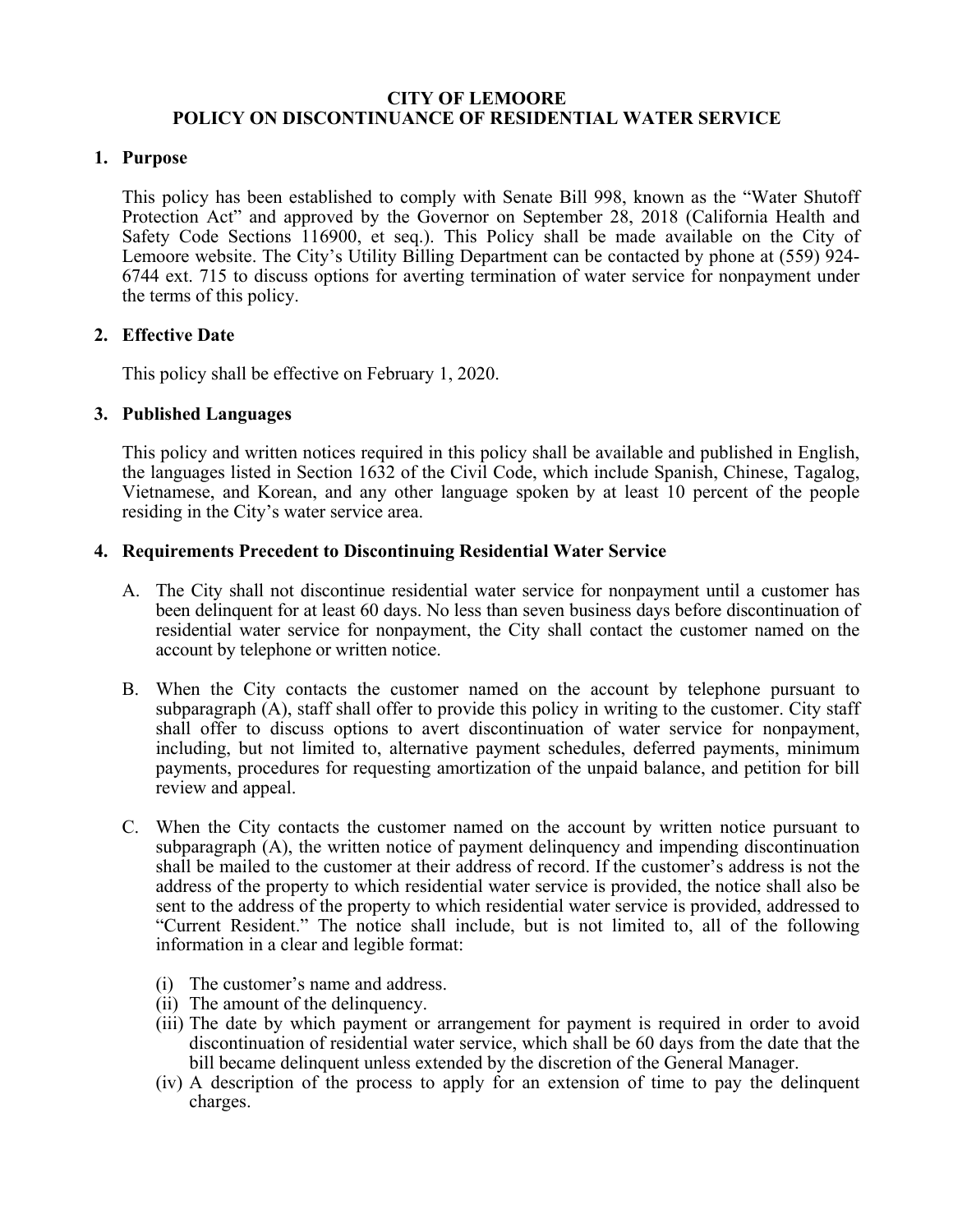- (v) A description of the procedure to petition for bill review and appeal.
- (vi) A description of the procedure by which the customer may request a deferred, reduced, or alternative payment schedule, including an amortization of the delinquent residential water service charges.
- (vii)The City's phone number and a web link the City's written policy.

#### **5. Good Faith Noticing Requirements**

- A. If the City is unable to make contact with the customer or an adult occupying the residence by telephone, and written notice is returned through the mail as undeliverable, the City shall make a good faith effort to visit the residence and leave, or make other arrangements for placement in a conspicuous place of, a notice of imminent discontinuation of residential water service for nonpayment and the City's policy for discontinuation of residential water service for nonpayment.
- B. If the customer seeks review or appeal of their bill, the customer shall contact the City before the payment due date and the City will investigate. If the investigation does not result in a resolution acceptable to the customer, the customer may seek review of the Assistant City Manager and subsequently may appeal to the City Council. The City will provide written notice of the time and place of the appeal at least seven (7) days before the City Council meeting. The decision of the City Council is final. The City shall not discontinue residential water service while the appeal is pending.

#### **6. Prohibition Against Discontinuing Residential Water Service**

- A. The City shall not discontinue residential water service for nonpayment if all of the following conditions are met:
	- (I) The customer, or a tenant of the customer, submits to the City the certification of a primary care provider, as that term is defined in subparagraph  $(A)$  of paragraph  $(1)$  of subdivision  $(b)$ of Section 14088 of the Welfare and Institutions Code, that discontinuation of residential water service will be life threatening to, or pose a serious threat to the health and safety of, a resident of the premises where residential water service is provided.
	- (II) The customer demonstrates that he or she is financially unable to pay for residential water service within the City's normal billing cycle. The customer shall be deemed financially unable to pay for residential water service within the City's normal billing cycle if any member of the customer's household is a current recipient of CalWORKs, CalFresh, general assistance, Medi-Cal, Supplemental Security Income/State Supplementary Payment Program, or California Special Supplemental Nutrition Program for Women, Infants, and Children, or the customer declares that the household's annual income is less than 200 percent of the federal poverty level.
	- (III) The customer is willing to enter into an amortization agreement, alternative payment schedule, or a plan for deferred or reduced payment with respect to all delinquent charges.
- B. If the conditions listed above are all met, the City shall offer the customer one or more of the following options:
	- (i) Amortization of the unpaid balance.
	- (ii) Participation in an alternative payment schedule.
	- (iii) A partial or full reduction of the unpaid balance financed without additional charges to other ratepayers.
	- (iv) Temporary deferral of payment.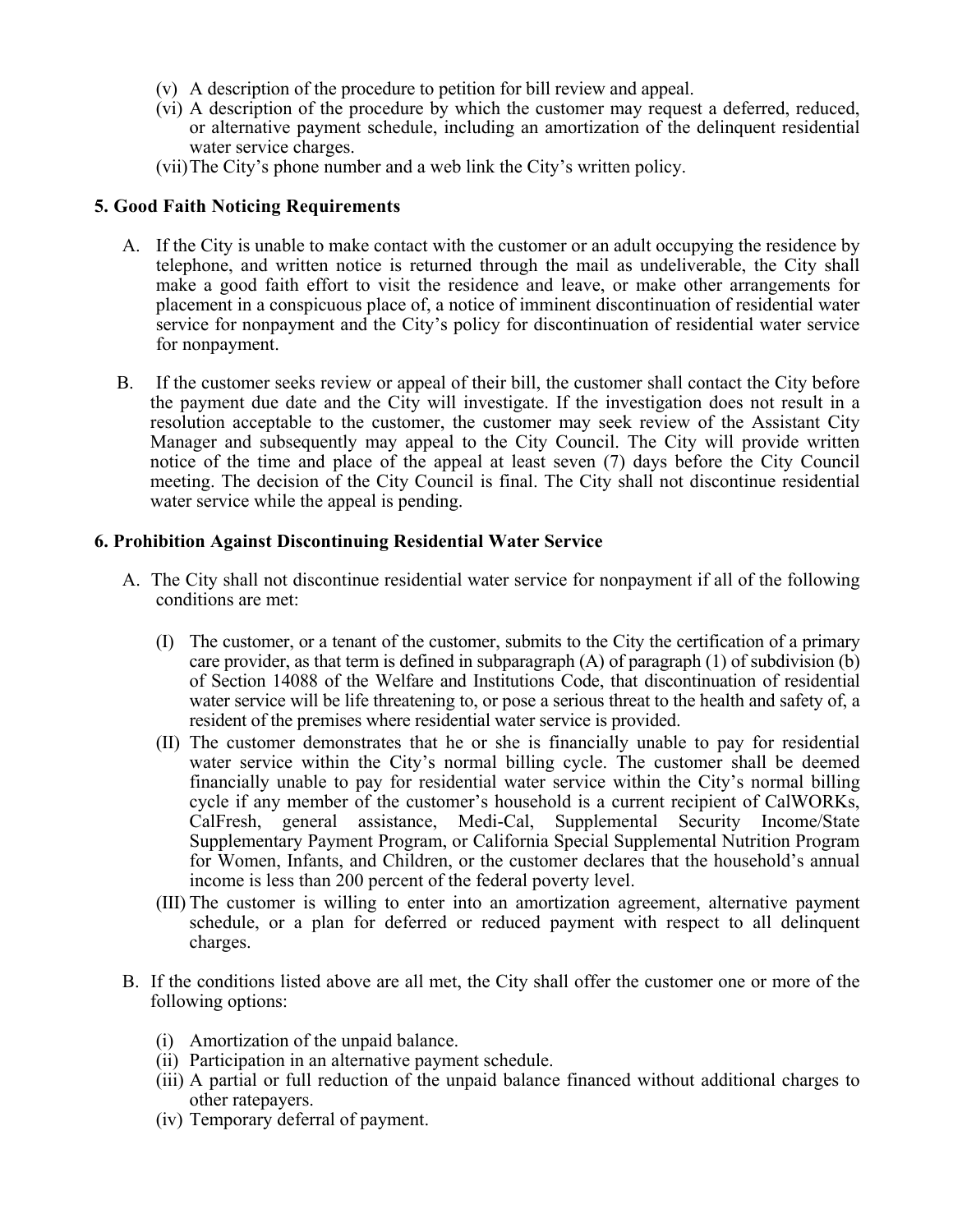- C. The Assistant City Manager is authorized to determine which of the payment options described in paragraph 6.B the customer undertakes and may set the parameters of that payment option provided that the repayment of any remaining outstanding balance occurs within 12 months, and further provided that the Assistant City Manager may only approve a partial or full reduction of the unpaid balance if that reduction can be funded with general fund revenues that the City Council has approved and transferred into the Water Fund budget explicitly for the purpose of doing so.
- D. Residential water service may be discontinued no sooner than 5 business days after the City posts a final notice of intent to disconnect service in a prominent and conspicuous location at the property under either of the following circumstances:
	- (I) The customer fails to comply with an amortization agreement, an alternative payment schedule, or a deferral or reduction in payment plan for delinquent charges for 60 days or more.
	- (II) While undertaking an amortization agreement, an alternative payment schedule, or a deferral or reduction in payment plan for delinquent charges, the customer does not pay his or her current residential water service charges for 60 days or more.

# **7. Restoration of Water Service**

- A. If the City discontinues residential water service for nonpayment, it shall provide the customer with information on how to restore residential water service. For a residential customer who demonstrates to the City that the household income is below 200 percent of the federal poverty line, the City shall do both of the following:
	- (I) Set a reconnection of service fee for reconnection during normal operating hours in an amount that does not exceed fifty dollars (\$50), or the actual cost of reconnection if it is less. For the reconnection of residential water service during nonoperational hours, the City shall set a reconnection of service fee that does not exceed one hundred fifty dollars (\$150), or the actual cost of reconnection during nonoperational hours if it is less. The maximum amount of \$50 for reconnection during operational hours and \$150 during nonoperational hours shall be subject to an annual adjustment for changes in the Consumer Price Index beginning January 1, 2021. The City shall use the average of the Los Angeles area and San Francisco area for determining the increase in the Consumer Price Index.
	- (II) Waive interest charges on delinquent bills once every 12 months.
- B. The City shall deem a residential customer to have a household income below 200 percent of the federal poverty line if any member of the household is a current recipient of CalWORKs, CalFresh, general assistance, Medi-Cal, Supplemental Security Income/State Supplementary Payment Program, or California Special Supplemental Nutrition Program for Women, Infants, and Children, or the customer declares that the household's annual income is less than 200 percent of the federal poverty level.

## **8. Services involving Landlord-Tenant Relationships**

A. If the City furnishes individually metered residential water service to residential occupants of a detached single-family dwelling, a multiunit residential structure, and mobile home and the owner, manager, or operator of the dwelling, structure, or park is the customer of record, the